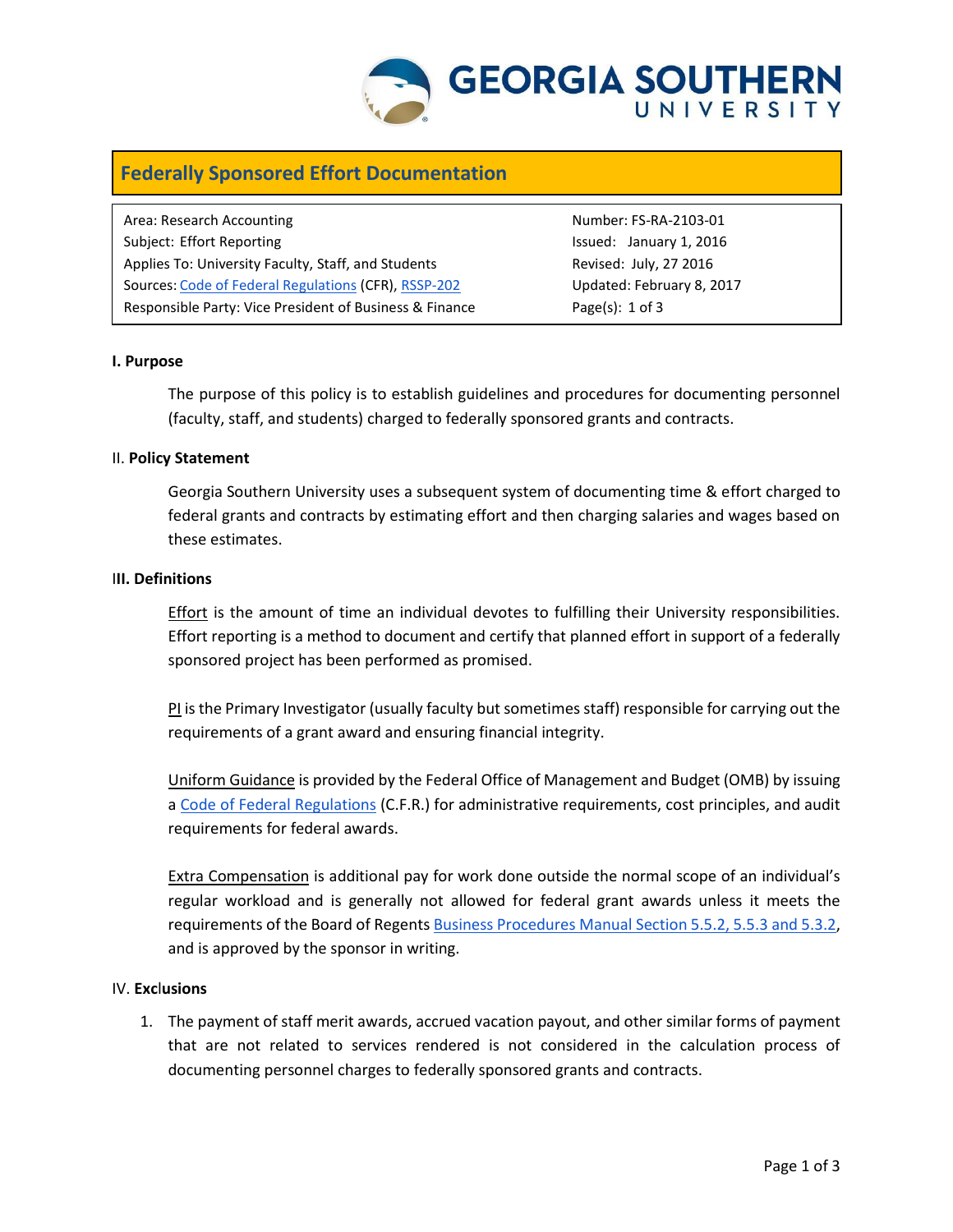2. Unless specified in award requirements, effort reporting will not be documented for non-federal awards.

## **IV. Procedures**

The OMB Uniform Guidance, [2 C.F.R.](http://www.gpo.gov/fdsys/browse/collectionCfr.action?collectionCode=CFR) Part 200.430, paragraph (i) states that charges to Federal awards for salaries and wages must be based on records that accurately reflect the work performed. This code sets forth standards for documentation of personnel expenses charged to Federal awards.

Research Accounting prepares and distributes effort certification reports via email to the PI for salaries and wages charged to federally sponsored grants and contracts either as a direct charge or as a cost shared commitment. These reports are based on payroll records and are distributed within forty-five (45) days following the end of the Spring and Fall semesters and within sixty (60) days following the end of the Summer semester. The reporting periods are as follows:

- Fall Semester August 1 through December 31
- Spring Semester January 1 through May 31
- Summer Semester June 1 through August 31

Other reporting time frames will be taken into account if required by sponsoring agencies.

Included in this process are salaries paid to faculty, administrative professionals, bi-weekly paid staff, graduate assistants (GAs, RAs, TAs), and bi-weekly or monthly-paid temporary staff. Also included in this process is any overload salary paid or extra compensation paid for University commitments. Extra compensation paid for incidental work that is in excess of base salary is included in the effort calculation to ensure consistency in reporting.

Effort reports reasonably reflect the percent distribution of efforts expended by these groups on federally funded grants, contracts, and cooperative agreements and account for 100% of an employee's actual effort for the given time period. Any deviation in reported effort of greater/less than 5% should be reported to the Office of Research Accounting for review and correction.

The recipient of an effort report should certify his/her own effort report unless the employee is no longer available to certify. In this event, the Principal Investigator, or a person with direct knowledge of the employee's workload, must certify the report. Effort reports should be returned to Research Accounting within thirty (30) days of receipt. Research Accounting accepts original signatures returned via campus mail, approved and scanned reports via email, or in the instance that the faculty and staff are away from campus, an emailed approval from the faculty or staff will be accepted and attached to the effort report.